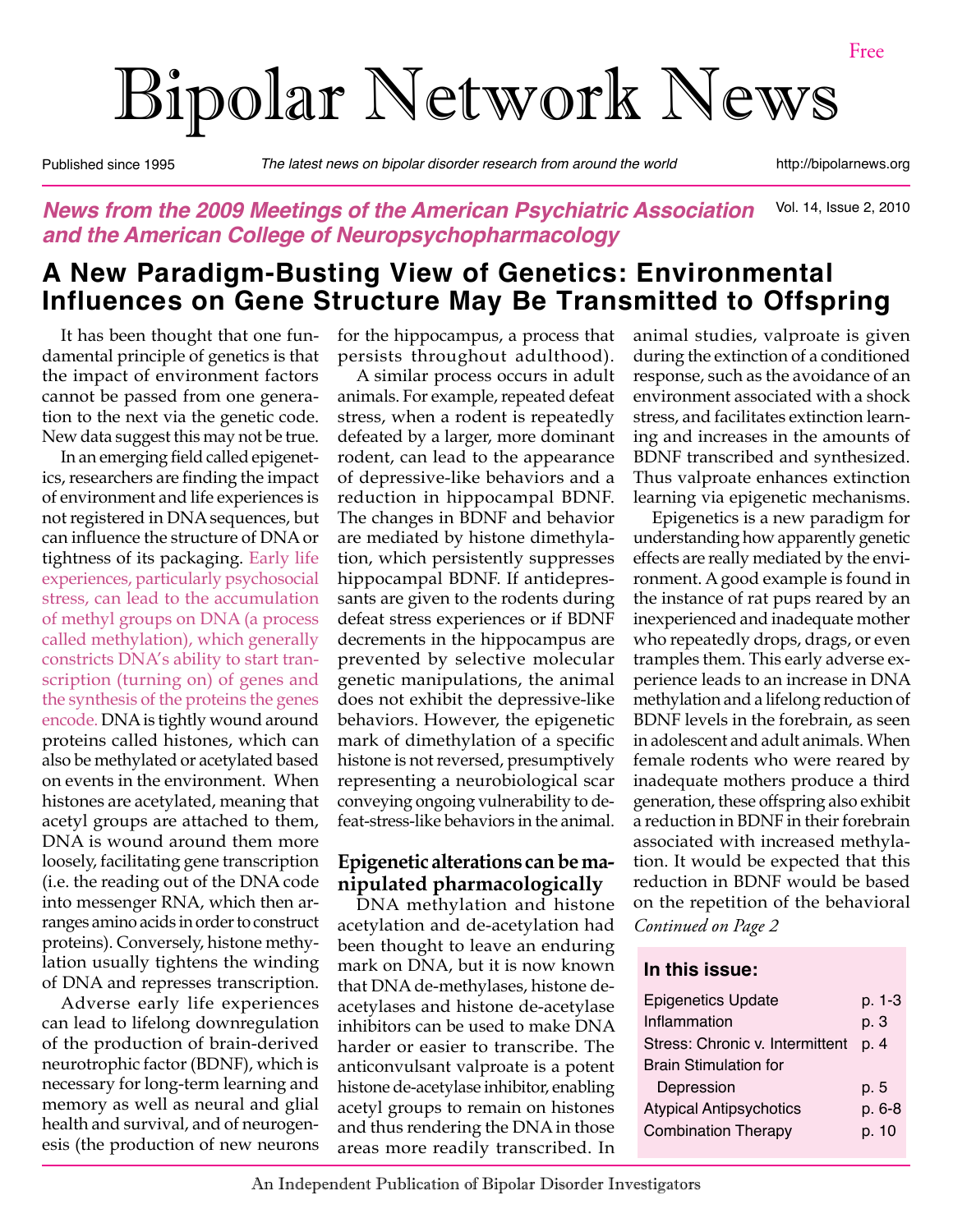## **Epigenetics Research May Explain Environmental Influences on Genes**

### *Continued from Page 1*

repertoire of the inexperienced mother, and the methylation marks would be re-induced by adversities occurring in the first weeks of the rat pup's life. However, a publication by Roth et al. (2009) in *Biological Psychiatry* found that even when the third-generation rat pups are cross-fostered and reared by a highly competent mother, the methylation of the DNA promoter of BDNF remains. Since originally the DNA methylation was not thought to be transferred across generations, one interpretation of these data was that *in utero* anxiety experiences were sufficient to re-induce the methylation. However, it now appears that the alternate explanation is possible, and that DNA methylation marks are somehow transcribed directly to the offspring.

Researcher Eric Nestler has also raised this possibility after

#### Bipolar Network News

**Editor-in-Chief**: Robert M. Post, MD **Managing Editor**: Moira McCauley

The BNN is published four times a year by investigators working with patients with bipolar disorder to better understand the long-term course of illness. The newsletter is available free of charge to all who request it.

Although the editors of the BNN have made every effort to report accurate information, much of the work detailed here is in abstract or pre-publication form, and therefore cannot be taken as verified data. The BNN can thus assume no liability for errors of fact, omission, or lack of balance. Patients should consult with their physicians, and physicians with the published literature, before making any treatment decisions based on information given in this issue or in any issue of the BNN.

As per recent journal disclosure requirements, Dr. Post has consulted to or spoken for Abbott, Astra Zeneca, Bristol-Myers Squibb, Glaxo-SmithKline, Jansen, and Pfizer.

The opinions expressed in the BNN are solely those of the editors, and do not represent the views of any scientific entity or foundation.

| Send any comments<br>or suggestions to:<br>BNN<br>5415 W. Cedar Lane<br>Suite 201B<br>Bethesda, MD 20814 | To subscribe:<br>Please email us at<br>info@bipolarnews.org.<br>Note that we do not accept<br>requests to subscribe friends<br>or family members. Please<br>have them contact us directly. |
|----------------------------------------------------------------------------------------------------------|--------------------------------------------------------------------------------------------------------------------------------------------------------------------------------------------|
| Website:                                                                                                 | http://bipolarnews.org                                                                                                                                                                     |
|                                                                                                          | Emails about content : mccauleybcn@gmail.com                                                                                                                                               |

finding similar evidence of transgenerational transmission of DNA methylation and other epigenetic markers.

Similarly, in a plenary lecture at the American College of Neuropsychopharmacology in December 2009, researcher Andrew Feinberg suggested that this process may not only be routinely possible, but might shed light on theories of evolution. Darwin had developed the principle of selection of the fittest based on the occurrence of rare mutations in the DNA sequence. Feinberg suggests that evolutionary theory be revised to include the adaptive selection of those with the best epigenetically-based adaptations to the environment. This concept relies on the possibility that epigenetic mechanisms are accurately transferred across generations, a process originally proposed by French scientist Jean-Baptiste Lamarck around the turn of the 19th century and subsequently scorned by the rest of neuroscience.

In contrast to Lamarck's ideas, the epigenetic mechanisms posited by Feinberg are based on the selection for positive adaptations, which Feinberg believes occur on a frequent or random (stochastic) basis. Positive epigenetic adaptations to the environment would be selected for, explaining the more rapid evolution of many species than would be expected based on rare genetic mutations alone.

Should these views of epigenetics prove valid, they would not only change the field of genetics and evolutionary neurobiology profoundly, but they would also forge a new understanding of environmental impacts on the development of mental illnesses and suggest the potential for radically new conceptions of treatment. There are known substances that prevent DNA methylation, and some histone de-acetylase inhibitors are even routinely available in clinical practice in the form of valproate and butyrate. Therefore, there is great opportunity for attempting to modulate and alter what were previously considered lifelong epigenetic vulnerabilities contributing to the onset and progression of the major mental disorders.

> *Events in the environment can't change inherited gene sequences, but they can put chemical markers on DNA that make it easier or harder to turn on genes.*

None of our currently available treatments to date has reversed any of the primary pathophysiological aspects of illness vulnerability, and patients with the recurrent unipolar and bipolar affective disorders and with schizophrenia require lifelong treatment in an attempt to suppress illness and prevent recurrence. The new conception of the role of epigenetics opens up the possibility of considering treatments that may ultimately reverse some of the basic illness vulnerabilities (based on the environment and epigenetics) and lead to what might be considered curative treatments.

An early example of potential therapeutic approaches using epigenetic manipulations was noted in the last issue of the *BNN* in the study reporting positive effects of the histone de-acetylase inhibitor valproate on a variety of target symptoms in autism.

In fragile X and a variety of other genetic illnesses with major psychiatric manifestations, there is an excess in activity of the methylating enzyme MECP2. This excess results in a lifelong alteration in the set point of the ratio of excitatory (glutamatergic) to inhibitory (GABAergic) activity in the central nervous system in the direction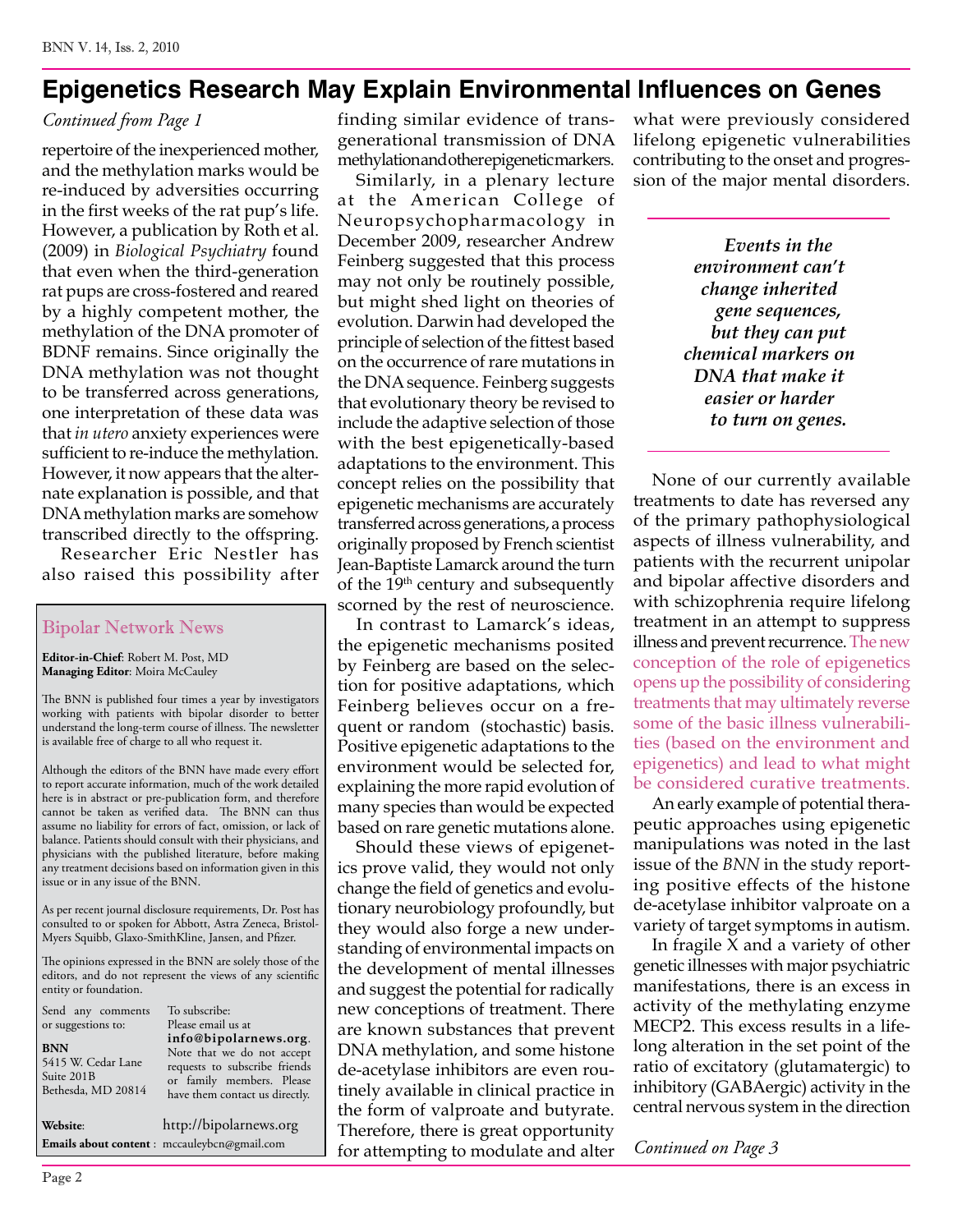# **New Data Indicate Inflammation Occurs In The Affective Disorders**

Bipolar children exhibit more inflammation than healthy children, according to a paper presented by Pandey, Dwivedi, and Pavuluri from the University of Illinois at the American College of Neuropsychopharmacology in December 2009. In "Proinflammatory cytokines in plasma of patients with pediatric bipolar disorder," the researchers described their study in which 21 normal controls were compared with 22 children with pediatric bipolar disorder who were unmedicated for a period of at least two weeks. The level of the inflammatory cytokine interleukin-1b (IL-1b) was significantly higher in the pediatric bipolar patients compared with controls, and levels of TNF alpha, another inflammatory marker, were significantly higher as well. Not only is this evidence of increased inflammatory processes in pediatric bipolar disorder, but TNF alpha is associated with activation of transcription

factors and the initiation of preprogrammed cell death or apoptosis.

Natalie Rasgon of Stanford University studied neurotrophins and inflammatory markers in women with bipolar disorder. She found that women with bipolar disorder compared with controls had higher levels of C-reactive protein (CRP, a marker of inflammation) although BDNF and inflammatory markers TNF, beta-1 and interleukin-2 did not differ significantly from controls. She did find a negative correlation between BDNF concentrations and depression scores on the Montgomery-Asberg Depression Rating Scale (MADRS), again replicating the findings from multiple studies that show lower BDNF levels are associated with greater severity of depression.

Inflammation compounds the medical problems faced by people with affective disorders. Both markers of inflammation and also insulin resistance (which can lead to Type 2 diabetes) are altered in women with bipolar disorder compared with controls. CRP was highly correlated with body mass index (BMI) and all biomarkers of insulin resistance in women with bipolar disorder while, in the control group, CRP correlated only with BMI. Interleukin-2 was significantly correlated with insulin area under the curve in women with bipolar disorder, but not in controls.

*Editors Note: Increases in inflammation may not only be a marker for patients with affective disorders (along with decreases in BDNF and other neurotrophic factors), but cytokines and other factors may also explain some symptoms (such as fatigue) and contribute to other pathological processes which can disrupt normal neuronal functioning.*

**Have you visited the BNN online? http://bipolarnews.org**

# **Epigenetics: Genes Affected by the Environment**

#### *Continued from Page 2*

of deficient excitation and increased inhibition. To the extent that this epigenetic mark could be inhibited, there is potential for amelioration of many of the symptoms of fragile X-related syndromes, even in adults who have experienced long-term psychological and mental deficiencies. This also raises the possibility of primary prevention in those who might be tested and found vulnerable to the development of a fragile X-related syndrome. Early application of inhibitors of the hyperactive methylating process could prevent the major manifestations of these syndromes altogether.

Environmentally-induced epigenetic alterations leading to the development of psychiatric disorders would offer a potential explanation for why no genes of large effect have been identified in

the major psychiatric disorders despite an expensive and wide search across the entire human genome. While some mental illness vulnerability factors may, in fact, be encoded in the inherited variations in gene sequence, epigenetic processes may play an important role as well. There is increasing agreement that most complex psychiatric illness involve interaction of multiple gene and environmental vulnerability factors.

The powerful nature of epigenetic alterations in the developing animal is most readily seen in the differentiation of different organ systems in a developing fetus. That is, every cell in the body has the same DNA sequence, so it is by some other mechanism that some cells become liver cells and others become muscle or brain cells and these cells remain liver, muscle, or brain cells each time they divide and replicate. Thus, cell fate appears to have a primary epigenetic mechanism and epigenetic mechanisms now appear to have a major role to play in adult learning and memory.

While this new view of epigenetics yields further evidence of the positive viewpoint that one's genetic inheritance is far from an absolute determinant of ultimate behavior, there may be a darker side to this equation as well. While the idea that adverse interactions with the environment may be transmittable across generations in the form of epigenetic mechanisms can offer greater hope for ultimate therapeutic interventions, it also allows for the possibility that aberrant behaviors could be passed down through multiple generations.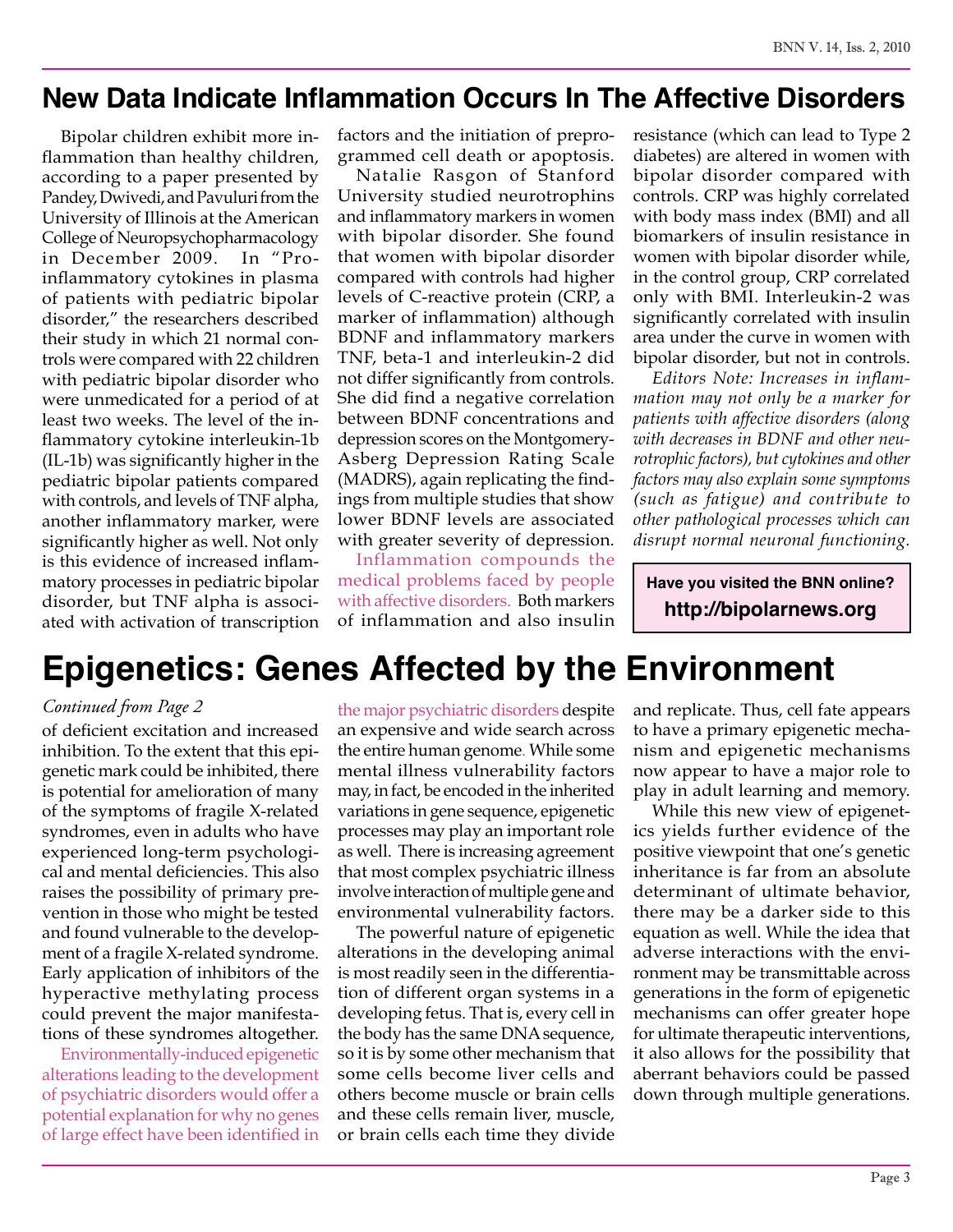# **Neuroscience Update: Episodic Versus Continuous Social Stress Results in Different Behavioral and Biochemical Outcomes**

At the American College of Neuropsychopharmacology meeting in December 2009, Klaus Miczek and colleagues from Tufts University in Boston presented a fascinating study indicating that the temporal aspects of the experience of social stress may have dramatic impact not only on defeat stress behaviors and the associated biochemistry, but also on the likelihood that an animal adopts cocaine self-administration. These investigators compared episodic versus chronic defeat stress in rodents.

Episodic social defeat stress consisted of four brief confrontations between an intruding animal and an aggressive resident rat over the course of a period of ten days. In contrast, chronic subordination stress involved the continuous exposure of the intruder rat to an aggressive resident over five weeks, during which time the intruder lived in a protective cage within the resident's home cage.

The episodically defeated intruder rats showed increases in intravenous cocaine self-administration and prolonged binge-like episodes, along with increases in brain-derived neurotropic factor (BDNF), which is necessary for long-term learning and memory, in the midbrain ventral-tegmental area (VTA) and increased dopamine release in the nucleus accumbens, the reward area of the brain. In contrast, the continuously subordinate rats showed the opposite pattern of suppressed cocaine intake, suppression of dopamine release in the n. accumbens, and reduced BDNF in the VTA.

*EDITOR'S NOTE: These data are of considerable interest in indicating that the time course of stressors, including their frequency, duration, and timing during development, in addition to their severity, may have robust implications for behavior and biochemistry. In 1992, in an article in the* American Journal of Psychiatry *entitled, "Transduction of psychosocial* 

*stress into the neurobiology of affective illness," this editor indicated that it is the intermittency of cocaine and stressors that appears to lead to increased responsivity over time (sensitization), as opposed to the chronicity of the stressors, which leads to adaptive down-regulation and tolerance.* 

*The opposite effects of intermittency versus continuousness for both cocaine and stressors is also reminiscent of the phenomenon of amygdala-kindling in which repeated intermittent (usually once a day) stimulation of the amygdala results in increasing severity of effects and ultimately full-blown behavioral seizures, while chronic continuous stimulation of the amygdala never leads to these seizures.*

*The data on cocaine from Everett Ellinwood of the University of North Carolina are particularly cogent. He unequivocally demonstrated that repeated intermittent cocaine administration led to marked cocaine sensitization of behaviors and biochemistry, while chronic continuous administration of cocaine through a small pump resulted in suppression of motor activity and biochemical variables. The data from Miczek noted above now extend this viewpoint to intermittent versus continuous stress, resulting in opposing effects on a variety of behavioral and biochemical outcomes.* 

*Intermittency of stimulation, drugs, and stressors thus appears to be related to increases in responsivity or sensitization and kindling-like effects in many different models. Such findings must be studied more specifically in clinical situations, but should this principle pertain to people, it could explain some of the great variety in behavioral and neurochemical alterations that are associated with stressful life experiences.* 

*While chronic stress exposure can often be adapted to, it may turn out that repeated intermittent stressors are more potent in evoking increased or sensitized behavioral responses over time. This perspective may not only be of interest in understanding pathophysiological* 

*mechanisms of different types of stressful situations, but may ultimately be of importance in applying appropriate therapeutic maneuvers, which may differ as a function of the initial intermittency or continuousness of social support, drug treatment, or stimulation of the brain.* 

*In particular, rTMS and electroconvulsive therapy (ECT) are both brain stimulations given in an intermittent fashion, as opposed to vagal nerve stimulation (VNS), which is delivered more continuously. It is noteworthy that both rTMS and ECT can be associated with tolerance phenomena and loss of effectiveness with repeated administration in a subgroup of patients. In contrast, the continuous stimulation of the vagus is associated with the unique phenomenon of increased clinical responsivity in individual depressed patients over a year of stimulation, and an increased number of responders seen at one year compared with initially at three months. Whether this difference in intermittency of stimulation is the key difference in long-term outcome (tolerance and fading of clinical efficacy with ECT and rTMS compared with increasing antidepressant efficacy over time with VNS) remains to be studied more directly.*

*Continued on Page 5 This idea about intermittency is also of potential interest in relationship to the requirement of chronic administration of most antidepressant drugs, which often require several weeks or more to show maximum effectiveness. In contrast, intravenous administration of the glutamate antagonist ketamine or the acetylcholine antagonist scopolamine appears capable of inducing rapid onset of antidepressant effects. With ketamine, repeated intermittent application of the treatment is associated with a more sustained therapeutic response. This contrasted with the results when chronic administration of the glutamate antagonist riluzole was given and was ineffective in sustaining the acute antidepressant effects of ketamine. It is possible that mechanistically different*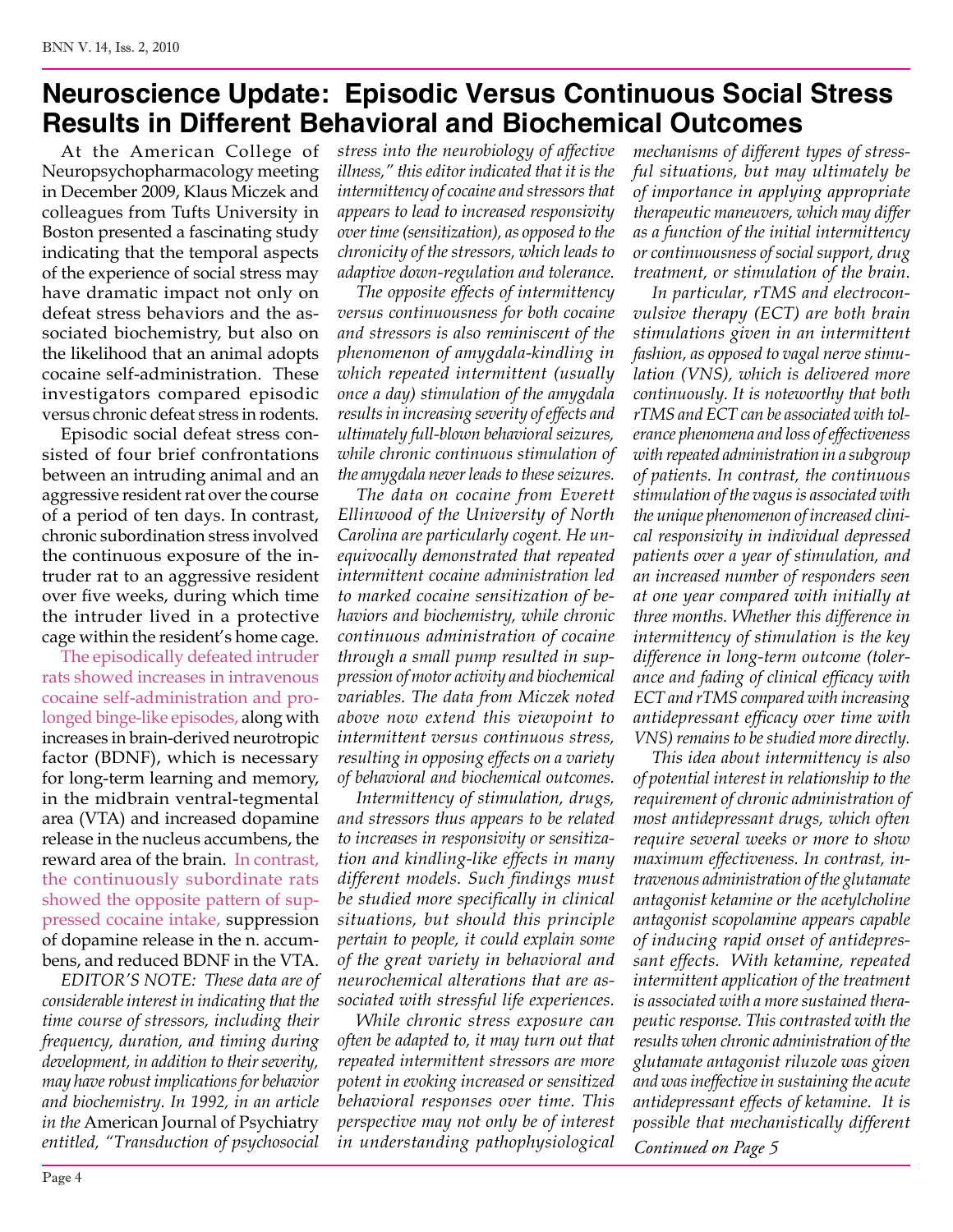# **Persistence of Low Levels of Depressive Symptoms Is a Risk Factor for Subsequent Relapse into a Full-Blown Episode in Bipolar Patients**

Depression is three times more prevalent than manic symptoms in naturalistically treated bipolar patients (according to studies by Judd et al., Kupka et al., and Ezquiaga et al.). The occurrence of even residual depression or subsyndromal symptoms can be highly impairing, and is a predictor of increased likelihood for subsequent relapse, according to a poster presented by Gitlin et al. at the American Psychiatric Association meeting in San Francisco in May 2009.

These data support a large number of other investigators who have made similar observations, all indicating the importance of attempting to achieve remission as a major goal of clinical therapeutics and in order to decrease likelihood of relapse. Gitlin's study further indicated that impairment of quality of life in bipolar patients was closely related to the degree of their subsyndromal symptomatology.

## **Episodic v. Chronic Stress**

## *Continued from Page 4*

*actions at the glutamate receptor were involved in this differential responsivity, but in light of the above discussion, it is also possible that intermittent blockade of the glutamatergic system with ketamine is an important therapeutic variable and that maintenance of the effect, even with other glutamate antagonists administered on a chronic basis, may be problematic. Parenthetically, ketamine is rapidly cleared from the body, yet its acute-onset clinical effects are seen after two hours and may last for a period of three to four days, i.e., long after the drug is out of the patient's system.*

# **A Variety of Brain Stimulation Techniques May Help Treatment-Resistant Depression**

## **Deep Brain Stimulation**

At the American Psyciatric Association meeting in San Francisco in May 2009, Giacobbe et al. reported on the results of deep brain stimulation of an anteriorventral part of the prefrontal cortex called the subgenual cingulate cortex in patients with refractory major depressive disorder. In deep brain stimulation, electrodes are inserted directly into the brain. Twenty-one patients received this treatment in an open study at sites in Canada at McGill University, the University of British Columbia, and **Neurostimulation: rTMS** the University of Toronto. This multi-

depressive symptoms, and an additional At the last follow-up visit, two subjects studies continue to indicate the efperiod of time) is required before the to the public. A new NIMH replicasubstantial in highly treatment-resistant in the last *BNN*. In contrast to elecdemonstrates the relatively low rate of induction of a seizure to be effective. highly invasive treatment intervention. **Pulse ECT Less Invasive Approaches: Stimulation**

in which the brain is not penetrated deserve futher study. As we have reviewed in previous *BNNs*, other forms

of brain stimulation that are less invasive are currently being studied, including bilateral stimulation of the frontal lobes with subdural electrodes (which do not penetrate the brain substance), and vagal nerve stimulation (VNS), which requires an operation for the insertion of a stimulator in the chest wall and electrodes onto the left vagus nerve in the neck. VNS is FDA-approved for the treatment of both seizures and depression that have resisted other treatments. **Non-Invasive Approaches to** 

center trial replicated results reported by netic stimulation (rTMS) is also Mayberg et al. (2005) with stimulation of FDA-approved for treatment-resistant what is also called Broadman's area 25, depression. It involves placing a magnet or the part of the prefrontal cortex just with a rapidly alternating magnetic under the anterior part of the corpus cal-field over the left prefrontal cortex losum (which carries fiber tracts between while a person is awake. RTMS over the left and right sides of the brain). the motor cortex produces movement In the trial by Giacobbe et al., 13 of in the hands or feet, but over the pre-21 patients achieved a 40% reduction in frontal area produces no motor effects. Repeated transcranial mag-

4 out of the 21 had a partial response. relatively small placebo-controlled had achieved full remission. The authors ficacy of active rTMS compared with caution that verification of these findings sham stimulation procedures, and a in a placebo- or sham-controlled design multi-center trial led to FDA approval (in which a procedure without real of one type of rTMS apparatus, which medical effects is performed for some is now increasingly becoming available effectiveness of deep brain stimulation tion study has just been published in this area can be adequately assessed. by Mark George et al. in the *Archives*  While the 40% improvement rates are *of General Psychiatry* and is described patients, the finding that only two subjects troconvulsive therapy (ECT), rTMS achieved remission at the last follow-up does not require anesthesia or the excellent or complete response with this **Right Unilateral Ultrabrief**  Meta-analyses of a large series of

**Frontal Lobe and Vagal Nerve**  ECT, it may be prudent to discuss A variety of less invasive strategies using right unilateral ultra-brief If one is contemplating the use of using the newly studied method pulse stimulation. Sackheim and colleagues reported in the journal *Brain*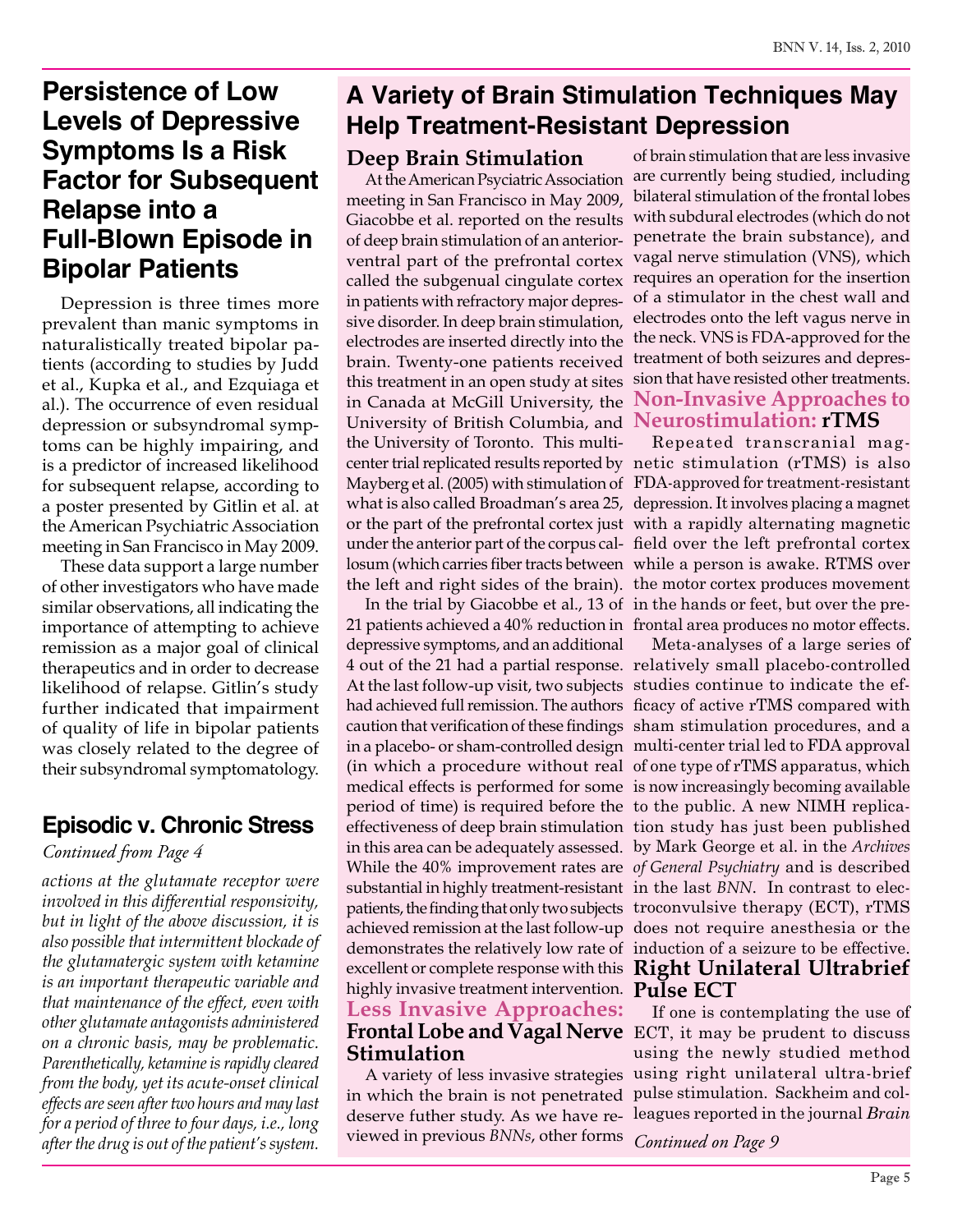# **New Research on Quetiapine (Seroquel XR) Shows Efficacy Across A Spectrum Of Illnesses**

## **Quetiapine as an adjunct to antidepressants in unipolar depression**

Posters at the American Psychiatric Association meeting in San Francisco in May 2009 showed new data from a series of studies of quetiapine in unipolar depression that showed the drug in monotherapy (at 150mg & 300mg) was significantly more effective than placebo. Studies were also positive when quetiapine was used as an adjunct compared with placebo for patients showing inadequate or incomplete responses to antidepressants such as selective serotonin reuptake inhibitors (SSRIs).

Quetiapine has previously been approved for monotherapy treatment of schizophrenia, acute mania, and acute bipolar depression, and is also approved to be used in combination with either lithium or valproate for prevention of both manic and depressive episodes.

Based on this new series of studies in unipolar (UP) depression, the FDA has approved quetiapine (Seroquel XR), but only as an adjunct to previously unsuccessful antidepressants for UP depression. The side effects demonstrated in these studies were similar to those previously reported in schizophrenia, mania, and bipolar depression. These included a moderate incidence of sedation and somnolence (sleepiness) with a 1kg to 2kg increase in weight in most of the studies. There was also a slightly increased risk for increases in some of the indices of the metabolic syndrome, including levels of fasting blood glucose, triglycerides, and the low-density lipoprotein component of cholesterol.

These studies were all performed with the extended release form of the drug (Seroquel XR), which it is recommended to administer three to

four hours prior to bedtime. With the XR preparation, blood levels reach a peak of 400ng/ml five or six hours after the administration of a single evening-time dose. With the original immediate release preparation, much higher blood levels (800ng/ ml) occurred in the first hour after a dose, so it was recommended that the original preparation be administered immediately prior to bedtime.

The XR preparation comes in 50mg capsules, and it is recommended that the dose be titrated with 50mg increases each day until the target of 150mg (nighttime dose) is achieved on the third day. However, in those with problematic degrees of somnolence and sedation carrying over to the next morning, it is advisable to slow down the titration until these side effects wane. Since a few percent of patients will have difficulty getting up early in the morning after a single nighttime dose, a test dose on a Friday or Saturday night has been recommended by Dr. Joseph Calabrese for those with important morning work or school schedules.

## **Quetiapine in Generalized Anxiety Disorders (GAD)**

Another poster described the effects of Seroquel XR in generalized anxiety disorder. Its use was associated with significant degrees of improvement on most outcome measures compared with placebo, including improvements in anxiety, somatic symptoms, and sleep. Doses administered were 75mg and 150mg given at night. Despite these positive efficacy data, the FDA advisory panel had concerns about its tolerability, and decided not to approve quetiapine for treatment of GAD. **Quetiapine in post-traumatic stress disorder (PTSD)**

In a poster about the use of quetiapine (Seroquel XR) in posttraumatic stress disorder (PTSD), doses of 150mg and 300mg were both more effective than placebo. The range of improvement included the entire PTSD syndrome measured by the Clinician-Administered PTSD Scale (CAPS), and in each of its subscales, including paroxysmal events (such as nightmares and flashbacks), generalized level of anxiety, numbing, and sleep disturbances (which are often particularly problematic in PTSD).

## **Different doses of quetiapine for different illnesses**

*Continued on Page 7* As illustrated in the figure, there appears to be an interesting relationship between receptor affinity and FDA-approved dose range of seroquel across different psychiatric syndromes, suggesting that different doses are effective for different illnesses. The conventional dose for treating acute mania or schizophrenia is 400mg to 800mg/day. In contrast, lower doses in the range of 300mg to 600mg/day are indicated for acute treatment of bipolar depression; however, the 600mg/day dose is not significantly superior to 300mg/day. The adjunctive prophylactic efficacy of quetiapine compared with placebo in preventing manic and despressive episodes in bipolar disorder was established at 400mg/ day added to ongoing treatment with either lithium or valproate. Doses of quetiapine adequate for unipolar depression, generalized anxiety disorder, and PTSD appear to reside in a lower range (150mg to 300mg/day).

**The BNN is online! http://bipolarnews.org**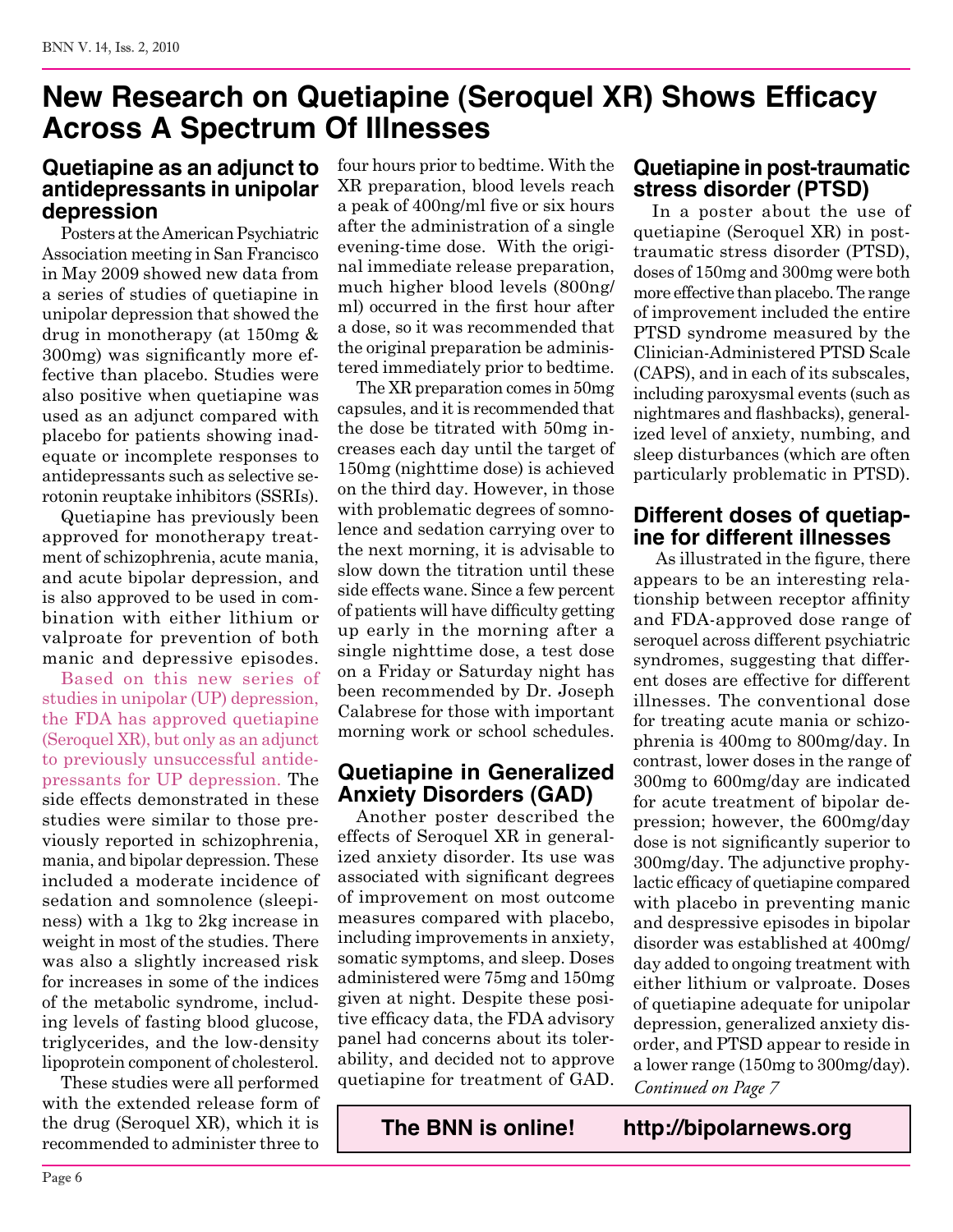## **Quetiapine's Mechanisms of Action in Different Illnesses**

*Continued from Page 6*

## **Mechanisms of action of quetiapine potentially related to its effectiveness**

The wide range of efficacy of quetiapine across a number of psychotic syndromes (schizophrenia and mania) and mood and anxiety disorders makes one wonder about the mechanisms by which the drug works. While none of quetiapine's specific actions on different neurotransmitters has been definitively linked to efficacy in a given syndrome, a variety of hypotheses remain particularly appealing. **Weak blockade of dopamine receptors implicated in actions in mania and schizophrenia**

 The blockade of dopamine receptors has long been implicated in the mechanisms of antipsychotic and antimanic drugs, and this remains a likely mechanism for quetiapine's effects. However, quetiapine has a low affinity in blocking dopamine  $D_2$  receptors, or a low degree of binding to those receptors, and its rapid dissociation from the receptor may be a reason that higher doses are needed for mania and schizophrenia. Even at these higher doses, it rarely causes acute Parkinsonian effects or increases plasma prolactin, which are both direct effects of potent  $D_2$  receptor blockade.

New brain imaging data in humans also indicate that quetiapine (like clozapine, the most effective atypical antipsychotic that also features the least motor side effects) binds less tightly to dopamine receptors in the motor areas of brain (striatum) than in extrastriatal areas, which could also explain its relative lack of Parkinsonian side effects. **Potential antidepressant** 

# **mechanisms**

Quetiapine's ability to block  $5HT<sub>2</sub>$ receptors is shared by most atypical antipsychotics and is thought to contribute to their benign motor side-effects profile. Such a blockade has also been implicated in antidepressant effectiveness and in enhancing slow wave sleep not only with the atypicals, but also with antidepressants such as trazodone and nefazodone.

Quetiapine's active metabolite norquetiapine has extra actions not shared by the parent compound. Norquetiapine blocks the norepinephrine transporter, with potencies in a range similar to that of traditional noradrenergic-selective antidepressants such as desipramine, nortriptyline, and malprotiline. This action could account for some of quetiapine's antidepressant and anti-anxiety efficacy. In addition, norquetiapine is a  $5HT_{1A}$  partial agonist and thus shares some of the effects of the more selective serotonin  $5HT_{1A}$  agonist buspirone (Buspar), which exhibits some antidepressant and antianxiety effects.

Norquetiapine also blocks  $5HT_{2C}$ receptors, which inhibit release of norepinephrine and dopamine into the prefrontal cortex. Since norquetiapine is an antagonist of these receptors, it increases dopamine and norepinephrine release in the prefrontal cortex via disinhibition (an action shared by ziprasidone (Geodon). Hypofunction of prefrontal cortex has been implicated in many primary and



secondary depressive syndromes, so it remains plausible that norquetiapine's action at the  $5HT_{2C}$  receptors could be implicated in its antidepressant efficacy.

In animal studies, quetiapine increases levels of brain-derived neurotrophic factor (BDNF) in the hippocampus and prevents stress from decreasing BDNF. BDNF is necessary for long-term learning and memory as well as neural and glial health and survival. BDNF in patients' blood decreases with depressive episodes in proportion to their severity, and all known antidepressants appear to increase BDNF. Thus, effects on BDNF may also explain some of quetiapine's antidepressant actions. **Potential mechanisms related to side effects**

Quetiapine also potently blocks histamine  $(H_1)$  and muscarinic acetylcholinergic receptors  $(M_1)$ , actions that could account for some of its side-effects profile, including sedation (via  $H<sub>1</sub>$  blockade), dry mouth and constipation (via M<sub>1</sub> blockade). Recent data indicate that intravenous doses of the selective blocker of muscarinic receptors scopolamine cause rapid antidepressant effects, so it is possible that quetiapine's ability to block  $M$ , could also contribute to its antidepressant effects. Quetiapine also blocks noradrenergic  $\alpha_1$  receptors, which could explain orthostatic hypertension (low blood pressure upon standing), an occasional side effect. **Overview:** 

## **Dose requirements correlate with receptor affinities**

Quetiapine's blockade of the  $D<sub>2</sub>$ receptor is weak. To the extent that  $D<sub>2</sub>$ receptor blockade is implicated in antimanic and antipsychotic effects, higher doses of quetiapine are required to maximally exert this action. In contrast, the greater potency of norquetiapine for blockade of the norepinephrine reuptake transporter is in line with the lower doses required to treat depression.

The high potency of quetiapine in blocking histamine and cholinergic receptors would also be compatible with the high to moderate sedative and anticholinergic effects of the drug as well. For some patients, these side effects can be problematic even at the lowest doses.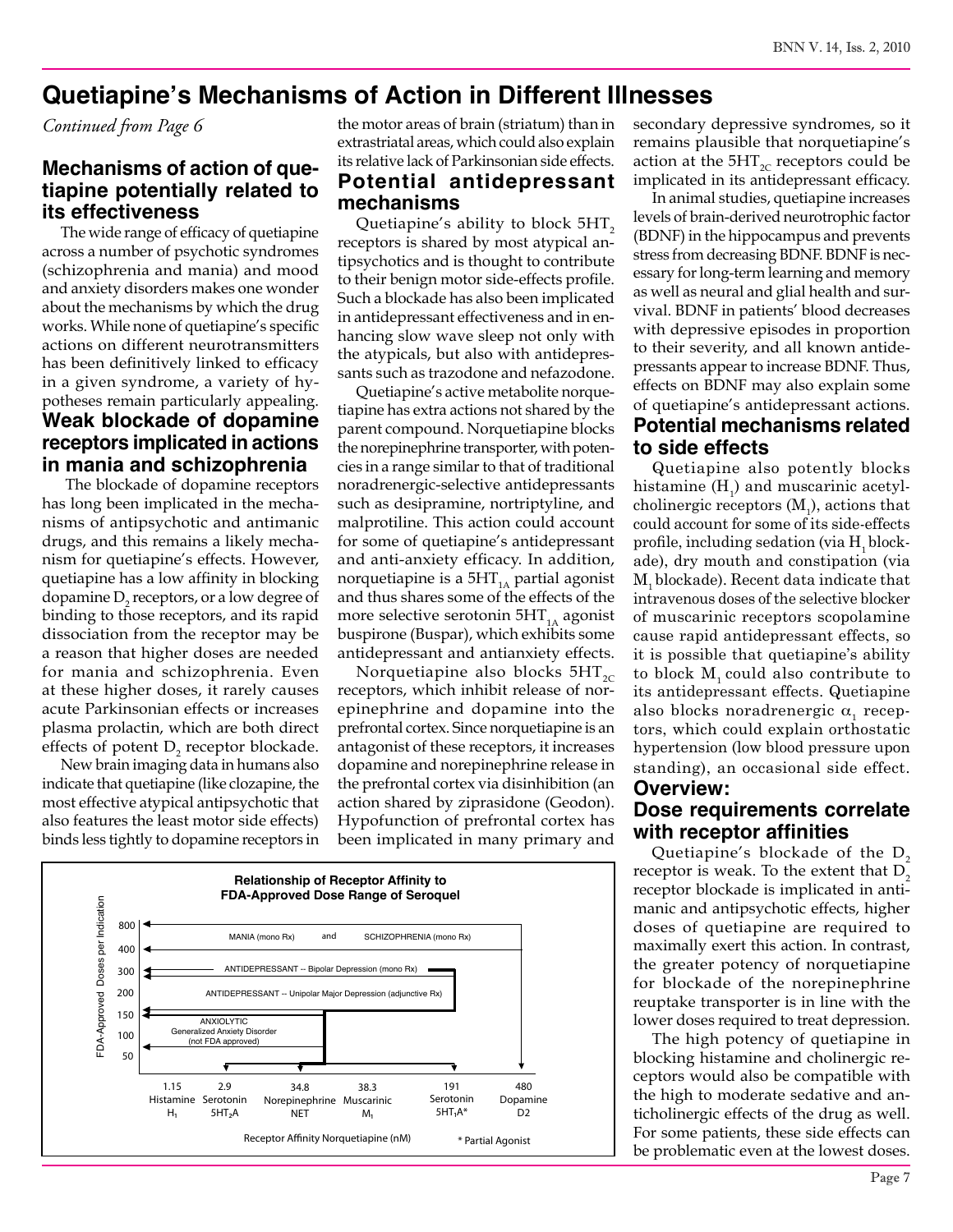# **An Update on Aripiprazole (Abilify), an Atypical Atypical Antipsychotic**

#### **Spectrum of Efficacy**

Aripiprazole has now been approved for acute and maintenance treatment of pediatric patients with bipolar disorder from ages 10 to 17. It had already been approved for adult bipolar disorder, schizophrenia, and as an adjunctive treatment for acute unipolar depression inadequately responsive to antidepressants of the serotonin-selective class or the serotonin-norepinephrine reuptake inhibitor venlafaxine. Aripiprazole, along with risperidone, is one of only two drugs FDA-approved for the treatment of irritability in autism.

In a poster presented at the American Psychiatric Association meeting in San Francisco in May 2009, Whitehead and associates indicated that in these pediatric patients with bipolar disorder, not only did their Young Mania Rating score (YMRS) improve, but also their Clinical Global Impresions-Bipolar (CGI-BP) severity score and their quality of life assessments did as well. There was a moderate correlation between subjective improvement in quality of life as measured by the Pediatric Quality of Life Enjoyment and Satisfaction Questionaire (PQLESQ) and the degree of clinical improvement measured by YMRS and CGI-BP. The improvement occurred at both the aripiprazole 10mg/day dose and the 30 mg/day dose when compared with placebo.

## **Mechanisms of Action**

Aripiprazole is what is known as a partial agonist (stimulator) of dopamine  $D_{1}$ ,  $D_{2}$ , and  $D_{3}$  receptors, in contrast to all other typical and atypical antipsychotics, which are full antagonists (blockers) of dopamine receptors. The partial agonism means that when aripiprazole binds to the receptor, it activates the receptor only about 20%, but never any more, no matter how high the dose or blood levels of the drug are. Since aripiprazole "sits" on the receptor, any degree of excess

dopamine that may occur in mania or schizophrenia cannot reach these dopamine receptors, so aripiprazole effectively produces an 80% functional blockade. The 20% stimulation (agonism) of dopamine  $D<sub>2</sub>$  receptors is sufficient to make aripiprazole the only typical or atypical antipsychotic that significantly lowers prolactin levels. Aripiprazole is also a partial agonist at serotonin 5 $HT_{1A}$  receptors, like the drug buspirone (Buspar), which is known for its antidepressant and antianxiety

> *Aripiprazole is the only atypical that partially stimulates dopamine receptors. It also keeps them from being overstimulated and thus balances dopamine's impact on mood and side effects.*

effects. Aripiprazole is a full blocker of  $5HT_{2A}$  receptors, which might also contribute to its antidepressant effects, and (like the antidepressant Trazodone) its ability to increases the deeper phases of sleep known as slow wave sleep.

### **Side effects: weight gain, but no increases in other metabolic indices**

At the American Psychiatric Association meeting in San Francisco in May 2009, Newcomer et al. presented a poster on metabolic measures in pediatric and adolescent patients in the studies that led to the FDA approval. In contrast with schizophrenic patients at six weeks and bipolar patients at four weeks who experienced negligible weight gain, among the bipolar children and adolescents treated with aripiprazole for 30 weeks, there was an approximate 3kg increase in weight compared with

1kg on placebo. However, none of the other indices of the metabolic syndrome showed significant changes when compared with placebo. These included total cholesterol, fasting triglycerides, and fasting glucose.

The metabolic syndrome is considered present if three of five following indices are abnormal. These include: 1. Fasting blood glucose or insulin resistance 2. Increased waist circumference (reflecting weight gain) 3. Increases in cholesterol 4. Increases in triglycerides and 5. Increases in blood pressure. Patients with both unipolar and bipolar affective disorders should take special precautions to have these indices carefully monitored and stabilized by their internist, family practitioner, or directly by their psychiatrist if other specialists are not available. Depression is a risk factor for type II diabetes and vice versa.

The authors of this poster on aripiprazole concluded that these mild weight gain results should inform clinical decisions about the potential use of aripiprazole in children and adolescents, and that the study supports the need for careful management of weight gain and metabolic monitoring of these youngsters.

## **An acute adjunctive treatment for unipolar patients inadequately responsive to their antidepressant, either an SSRI or an SNRI**

Three randomized, placebo-controlled studies all have shown that when aripiprazole (compared with placebo) is added to previously inadequate antidepressant treatment, there is a rapid and highly statistically significant improvement in Montgomery-Asberg Depression Rating Scale (MADRS) scores. Even in studies of only six weeks' duration, quality of life on the Sheehan Disability Scale (SDS) tended to show improvement as well. There was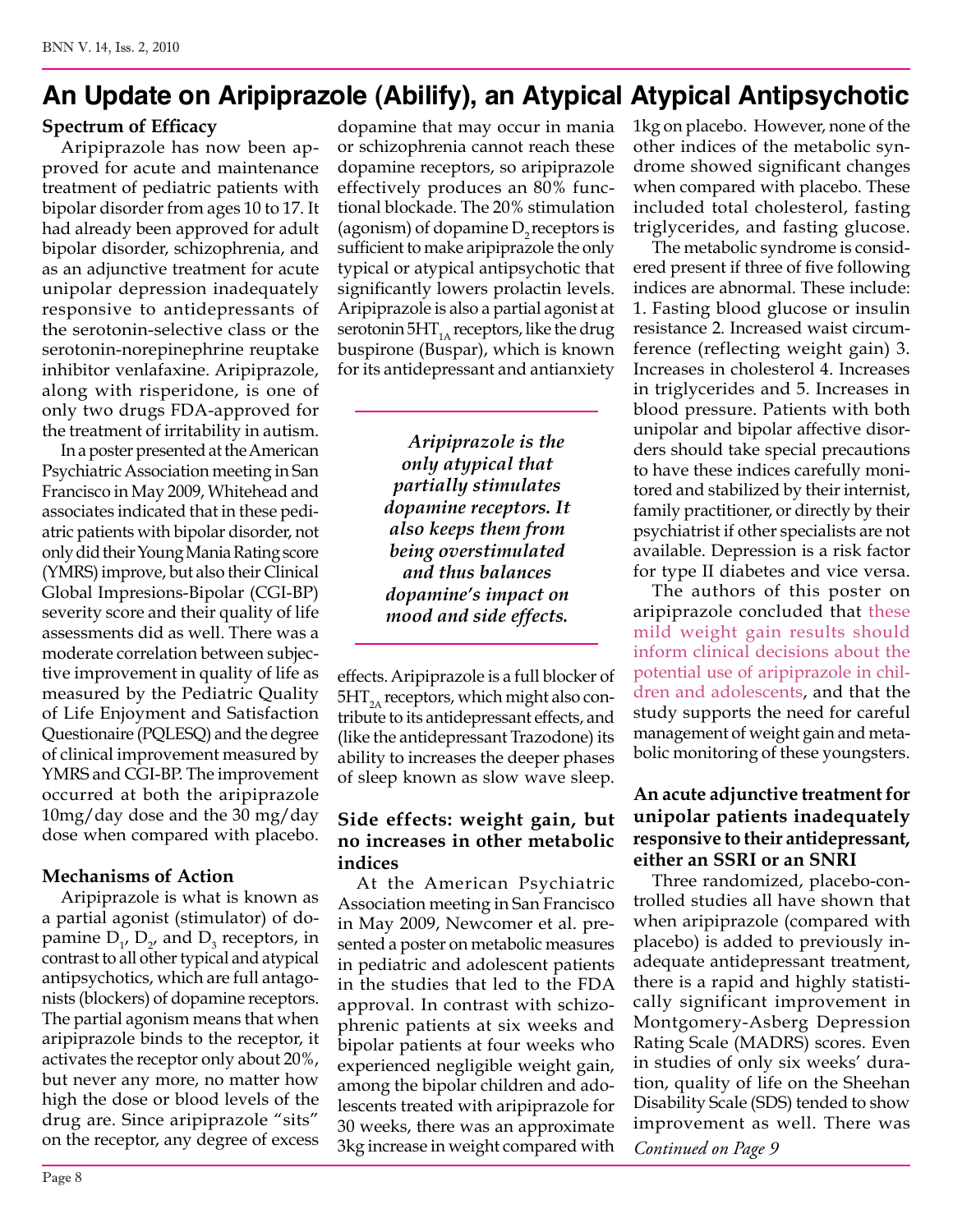## **Aripiprazole and Ziprasidone Are Two of the Best-Tolerated Atypicals**

### *Continued from Page 8*

minimal sedation (approximately 10% of patients on aripiprazole). Twenty-five percent of patients did experience akathisia (restless legs) and restlessness, but fewer than 2% of the patients discontinued aripiprazole because of these side effects. *This editor recommends starting children with bipolar disorder and adults with unipolar depression with 1mg to 2mg of aripiprazole in order to establish better initial tolerability and less akathisia.* The weight and metabolic profiles of this study mirror those reported above in the pediatric trials, in that there was significantly greater weight gain on aripiprazole than placebo, but this was of relatively small magnitude (1.3kg), and there was a lack of significant alterations in any of the metabolic indices, including cholesterol, triglycerides, and glucose.

*EDITOR'S NOTE: The lack of increase in indices of the metabolic syndrome while on aripiprazole, with the exception of some weight gain, is of substantial clinical importance, because affectively ill patients are already prone to the metabolic syndrome and lose many years of life expectancy (compared with the general population) due to increased medical mortality, predominantly from cardiovascular disease. Thus, it becomes important not to prescribe medications that might exacerbate these problems, such as elevated cholesterol, triglycerides, blood sugar, or blood pressure.*

## **Brain Stimulation (con't)**

*Stimulation* in 2008 that this type of unilateral ECT was associated with degrees of improvement equivalent to traditional bilateral electrode placements, but was associated with substantially reduced impairments in autobiographical memory. Thus, if one is considering ECT for the treatment of acute unipolar or bipolar depression, current data suggest the likely better tolerability of the ultra-brief pulse right unilateral parameters compared with bilateral stimulation or even unilateral stimulation

# **Adjunctive Aripiprazole Affects Core Symptoms of Unipolar Depression**

Adding aripiprazole to the drug regimen of a patient with major depression was significantly superior to adding placebo on most of the core symptom items of major depression in a pooled analysis of several studies. Martin et al. presented these data in a poster at the American Psychiatric Association meeting in San Francisco in May 2009. The improved areas included: trouble falling asleep, feeling sad, low mood, decreased appetite, view of the self, view of the future, thoughts about death/suicide, general interest, capacity for pleasure/enjoyment, interest in sex, and interpersonal sensitivity.

These improvements were accompanied by improvements at a trend or significance level in quality of life after just six weeks of treatment, as well as a generally good side-effects tolerability profile. The most common side effects are akathisia (restless legs) and restlessness, which appear to be less prominent if one starts with very low (pediatric) doses, i.e. 1mg to 2mg/day. The metabolic profile of the drug is relatively benign, with only weight gain occurring significantly more on aripiprazole than on placebo, while there were no significant changes in cholesterol or triglycerides.

#### with a wider pulse width that may be associated with more memory loss. **Low Level Magnetic Fields (LLMF)**

Researchers at McLean Hospital in Boston have reported antidepressant effects of rapid pulse sequences of the low level magnetic fields of a magnetic resonance imaging (MRI) machine. This is the same machine widely used to image the brain, but a different pulse sequence is utilized. This strategy deserves further study because of its lack of invasiveness compared to some other types of brain stimulation.

# **Ziprasidone (Geodon) in pediatric patients with bipolar disorder**

As noted in the previous volume of the *BNN*, ziprasidone has also shown efficacy in pediatric BP I disorder (ages 10 to 17). It's metabolic profile is the most benign of the atypical antipsychotics, including being the only one that does not produce weight gain in children. None of the other metabolic indices increased either.

This drug is currently rarely used in children because of concerns about its effects on electrocardiogram (EKG), which have rarely been seen in clinical practice. Perhaps the overall assessment of its risk/ benefit ratio should be re-evaluated.

# **The Rationale for Dual Drug Treatment of Memory Disturbances in Alzheimer's Disease**

The two main classes of drugs for the treatment of Alzheimer's disease currently include cholinesterase inhibitors, which increase brain acetylcholine levels, and memantine (Namenda), which is a partial blocker of glutamate receptors.

The brains of patients with Alzheimer's are deficient in acetylcholine. Acetylcholinesterase breaks down acetylcholine, so the first class of Alzheimer's drugs inhibits these esterases and makes more acetylcholine available.

Memantine works a different way. Glutamate is the major excitatory neurotransmitter in the brain. Excesses of glutamate may be toxic to cells, so memantine's ability to partially block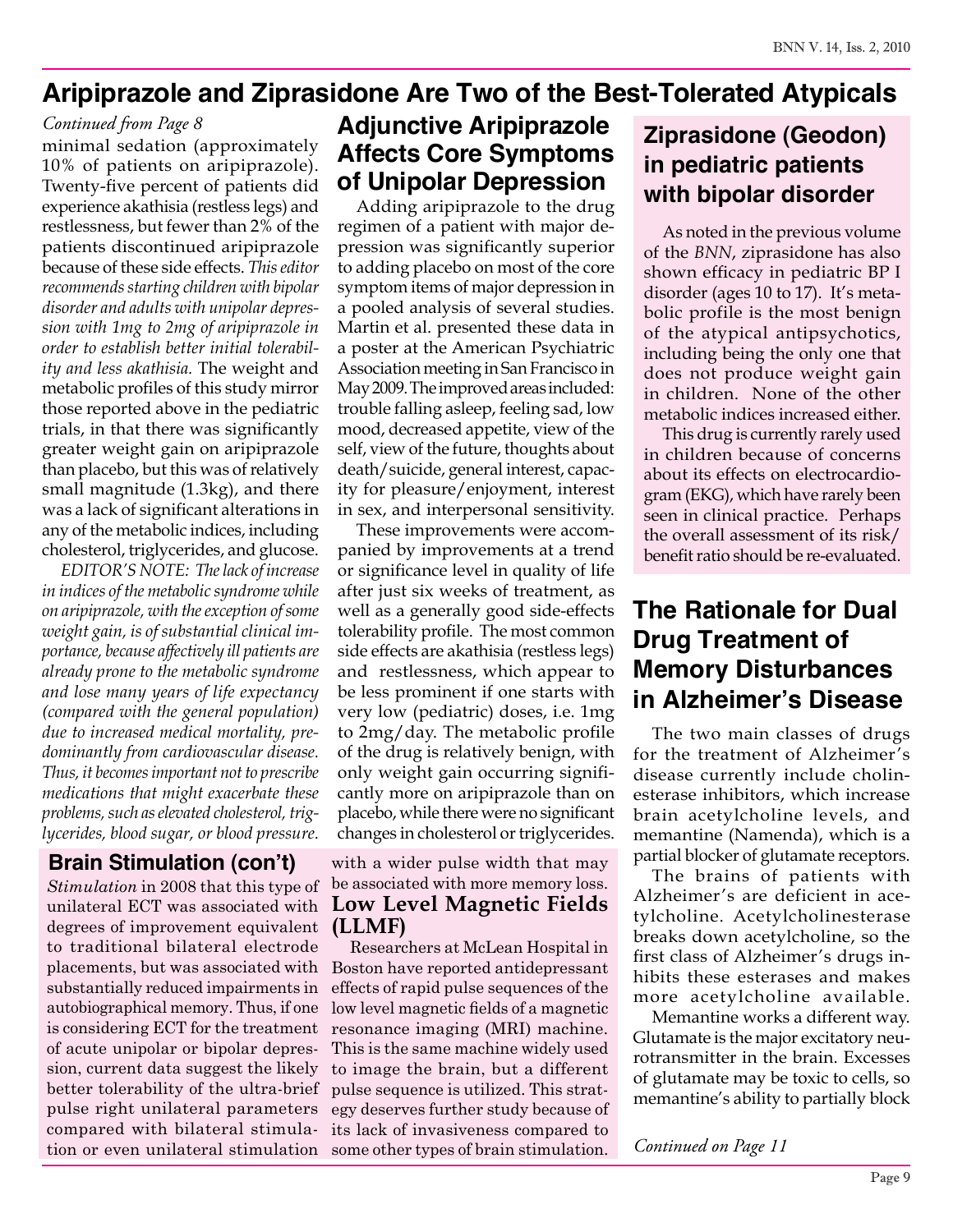## **Treatment with Lamotrigine Plus Valproate Superior to Lamotrigine Alone**

In a study comparing valproate monotherapy with the combination of lamotrigine and divalproex (Valproate) extended release (ER), the combination appeared more effective in bipolar depression. At the American College of Neuropsychopharmacology meeting in December 2009, Vivek Singh, Charles Bowen, Richard Weisler, and colleagues from The University of California, San Diego reported on the randomized, double-blind, eight-month maintenance study of bipolar depressed patients.

 Patients who could be stabilized for two consecutive weeks on the combination treatment of both lamotrigine and divalproex were then randomized to either lamotrigine alone or the combination for the duration of the study. Most of the data collected about these 87 subjects favored the treatment with the combination (lamotrigine plus divalproex) compared with lamotrigine alone. Combination therapy was superior for manic symptomatology and resulted in lower rates of unanticipated worsening of depression (greater than 20 points on the Montgomery-Asberg depression rating scale (MADRS)) that led to termination from the study than lamotrigine monotherapy did.

*EDITOR'S NOTE: These data are interesting for several reasons. One is the generally good tolerability of the combination. While divalproex added to lamotrigine will essentially double lamotrigine blood levels and can increase risk of a serious rash, the two drugs are widely used in combination in the treatment of patients with seizure disorders with both good efficacy and tolerability. This may be attributable in part to the fact that divalproex has the ability to increase brain GABA, while lamotrigine inhibits glutamate release, and the combination may thus be associated with dual mechanisms of increasing GABA inhibition and decreasing glutamatergic over-excitation which together would prevent too rapid cell firing and behavioral dysregulation.*

*This study also has interesting parallels with the results of the large BALANCE study conducted recently in Europe, in which the combination of lithium and divalproex (Valproate) was found to be substantially more effective than divalproex alone and, to a lesser extent, more effective than lithium alone as well. These two studies add to the literature suggesting that treatment with combinations of mood stabilizers may be superior to monotherapy.* 

*This conclusion is also supported by several studies from Case Western Reserve University in Cleveland of both adults and children with bipolar disorder who were initially stabilized on the combination of lithium and divalproex and then randomized to monotherapy with either agent. In both patient populations there was a very high relapse rate upon the switch to monotherapy and, at least in the children with bipolar disorder, a very high re-response rate once the combination of lithium and divalproex was reinstituted.* 

*Clinicians have long used combination therapy and, at times, complex combination therapy in order to establish more substantial long-term responses or remission, but until recently there was not an extensive controlled clinical trials literature to support this procedure. Now there is support for combination therapy in overall superior treatment outcome and the prevention of both manias and depressions with the combination of lithium and divalproex, and now in bipolar depression with the combination of divalproex and lamotrigine compared with lamotrigine alone.*

*Some clinicians and investigators, such as Paul Grof and colleagues, have extolled the virtues of monotherapy compared with combination therapy and, while there is a small subgroup of patients who do well on long-term lithium monotherapy, this appears, at least in the U.S., to be a very small minority of patients, and much more often combinations are required to achieve short- and long-term stability. Even in the current study of Singh and colleagues, only 87 of the 165 subjects originally enrolled were able to* 

*be randomized, meaning that in a period of open treatment for up to eight weeks, only about half the patients treated with the divalproex/lamotrigine combination for a current depression or a depression within the past six months were able to sustain low depression scores for a period of two weeks.*

*Indirectly, this indicates that other combinations of treatments or additional augmenting agents would be required for this other half of the patients who failed to show initial mood stabilization. These* 

#### *Combination therapy is often superior to monotherapy.*

*data are very much like those of Calabrese and colleagues who found that only about one-quarter of the patients evaluated on the combination of lithium and divalproex who had rapid cycling bipolar disorder were able to be stabilized for a short period of time on this combination. It appears that not only are monotherapies with mood stabilizers often much less satisfactory than combination therapy, but one-half to two-thirds of patients do not even respond satisfactorily enough to the combination in the first place, and would then need other and potentially more complicated treatment strategies from the outset.*

*The data with atypical antipsychotic augmentation would appear to conform with this same theory. Quetiapine (Seroquel) is FDA-approved as an adjunct to lithium or divalproex. Its addition has resulted in superior prevention of both manic and depressive episodes compared with continuation of lithium or valproate alone (and with the addition of a placebo). While there is now evidence (from the SPARKLE study described in the* BNN *(2009) Vol. 13, Issue 3) that quetiapine monotherapy is also more effective than placebo, it remains to be seen whether a mood stabilizer (lithium or divalproex)*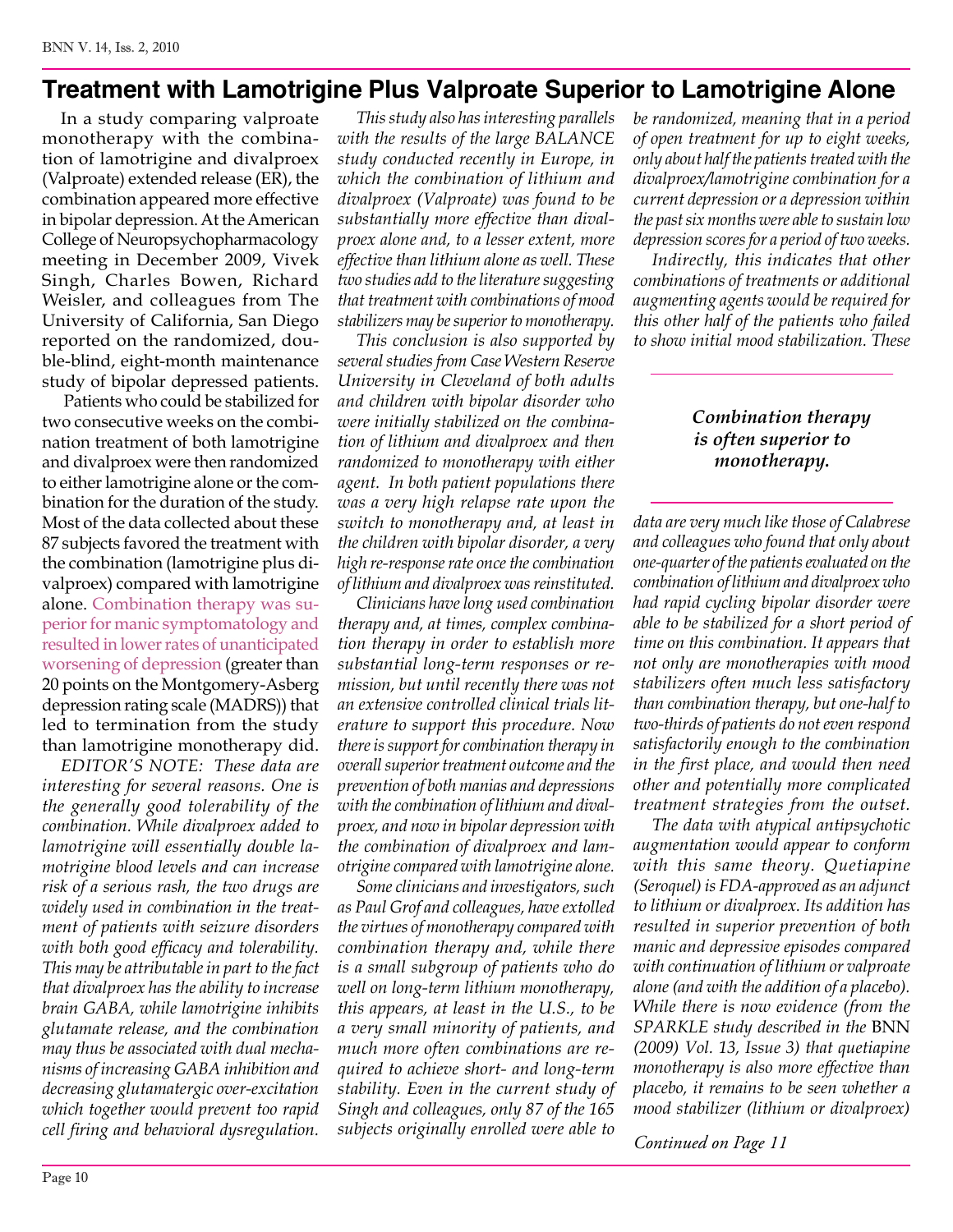# **Update on the Treatment of GAD**

is highly prevalent and often associated with considerable discomfort and dysfunction. It often co-occurs with bipolar disorder. Traditional treatments of the primary syndrome (occurring in the absence of bipolar disorder) involve serotonin-selective antidepressants and serotonin-noradrenergic reuptake inhibitors such as venlafaxine (Effexor) or duloxitine (Cymbalta). While these are often useful and lead to considerable improvement, they often do not lead to full remission of somatic or accompanying symptoms of insomnia.

Alternative treatment possibilities include the anticonvulsant pregabalin (Lyrica), which has been found effective in four placebo-controlled studies in GAD. A poster presentation by Joshi et al. at the American Psychiatric Association meeting in San Francisco in May 2009 also reported that pregabalin was more effective in reducing sleep disturbance than venlafaxine. Pregabaline is FDA-approved for seizures and fibromyalgia, but not for GAD or pain syndromes. Another treatment possibility is quetiapine (Seroquel) mentioned on pages 6-7, where not only have there been positive efficacy in placebo-controlled studies of patients with GAD, but the patients also experienced improvement in sleep.

Each of the different types of treatments of GAD have had small effect sizes when studied, which suggests

Generalized anxiety disorder (GAD) that several drugs may need to be used in combination in order to target the various components of generalized anxiety disorder, including persistent and excessive worry, a variety of somatic symptoms, and insomnia.

> In the study of Joshi et al., pregabalin was used in the range of 300mg to 600mg/day compared with venlafaxine XR (75mg to 225mg/day) and compared with placebo. Both pregabalin and venlafaxine XR were significantly more effective than placebo for the treatment of GAD. The disturbances that improved on pregabalin included poor sleep adequacy, shortness of breath, and daytime sleepiness.

> Micelli also reported on the addition of adjunctive pregabalin after partial response to other treatments for GAD. In this study, patients who were inadequately responsive to a course of an SSRI/SNRI or benzodiazepine after eight weeks were randomized to either pregabalin (150-600 mg/day) or placebo, in addition to continuation of the existing SSRI/SNRI. The change in the Hamilton Anxiety Scale scores (showing a 50% reduction in anxiety) were significantly greater on pregabalin compared with placebo, along with a significantly earlier time to sustained response compared with placebo as well. Common side effects included dizziness, headache, and somnolence, but discontinuations due to side effects were low (4.4%) on pregabalin and non-significantly different from placebo (3.4%).

# **Dual Drug Treatment May Be Best for Alzheimer's**

glutamate receptors may explain the drug's effectiveness in Alzheimer's. *Continued from Page 9*

An extended release formulation of memantine (28mg once daily) has now been shown to improve behavior in patients with moderate to severe Alzheimer's disease (in a poster by George Grossberg et al. at the American Psychiatric Association meeting in San Francisco in May 2009). In another poster, the same investigators reported that extended release memantine (28mg once daily) also improved attention and verbal fluency in patients with moderate to severe Alzheimer's disease.

Previous work had indicated that the combination of an anticholinergic such as donepezil (Aricept) with regular release memantine gave an additive improvement in cognitive function when both drugs were given from the outset of the treatment of Alzheimer's disease. With this additive improvement, the time it took a patient to fall below their baseline level of cognitive dysfunction was also extended for several years' greater duration than with either drug alone. These data would suggest that in contemplating pharmacotherapy for Alzheimer's disease, combination approaches should be carefully investigated and considered, rather than starting with either a cholinesterase inhibitor or memantine alone.

# **Lamotrigine and Valproate Effective in Combination Therapy**

#### *Continued from Page 10*

*plus an atypical such as quetiapine would be more highly effective in selective patient populations compared with quetiapine alone. Quetiapine monotherapy in the SPARKLE study showed about equal efficacy to lithium monotherapy.* 

*There is also a strong clinical-trials literature indicating the superiority of*  *the combination of an atypical plus a mood stabilizer in the treatment of acute mania. These data extend to almost all of the atypical antipsychotics studied in a controlled fashion. Since we and most other clinicians and investigators have endorsed the general principle that the treatments that are successful in achieving acute mood stabilization/remission are the ones most likely to sustain this response in long-term* 

*prophylaxis, there is further rationale for continuation of a mood stabilizer and an atypical during the maintenance phase, particularly if there is good tolerability and no problematic emergence of side effects. Thus, long-term tolerability, which varies considerably among the different atypicals, becomes an important variable in the choice of agents to be considered in acute treatment as well as long-term prophylaxis.*